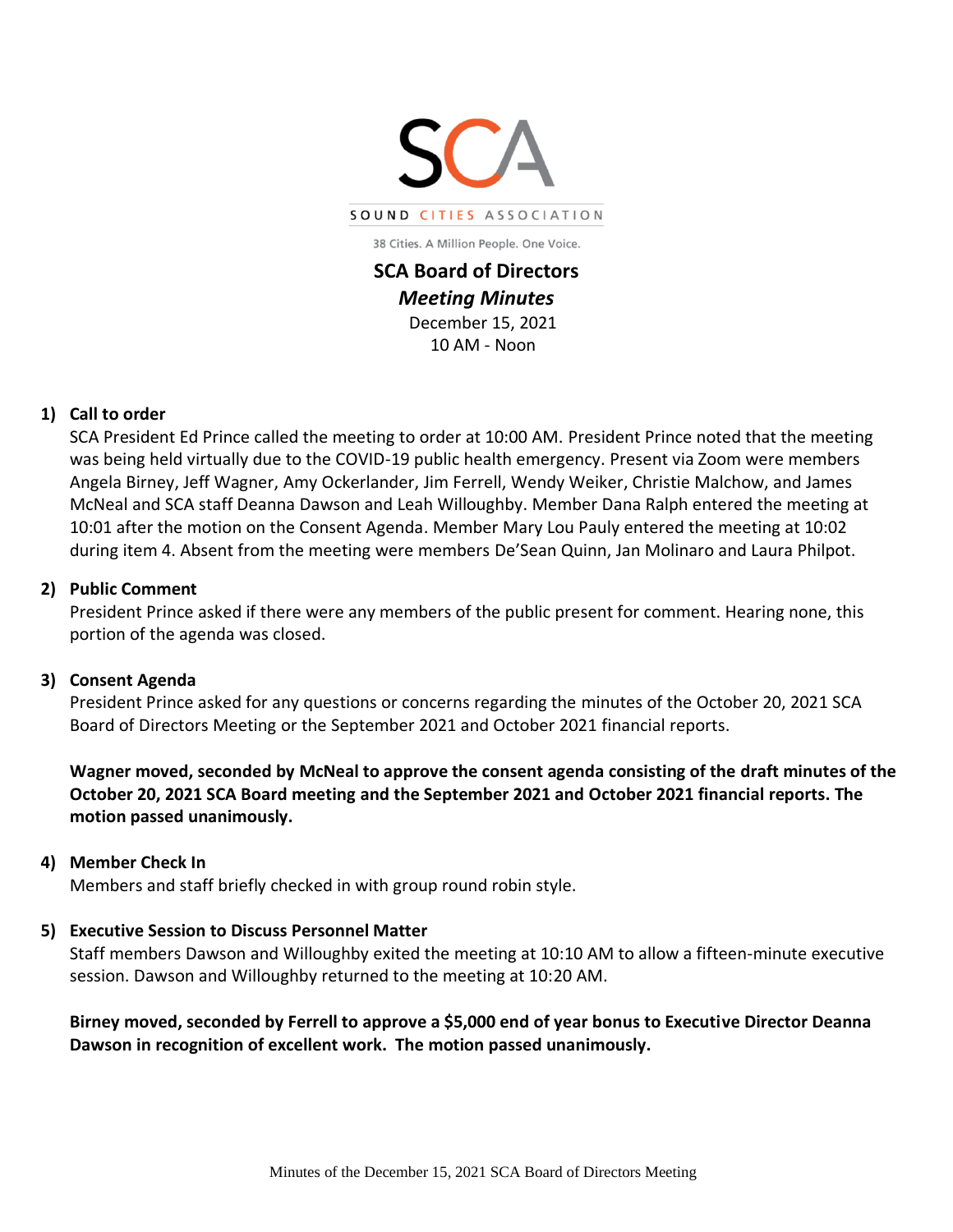**Ferrell moved, seconded by McNeal to allow carryover of vacation hours in excess of policies for the year of 2021, and to revisit the subject of vacation policy at a future board meeting. The motion passed unanimously.**

## **6) President's Report**

President Prince thanked members for their hard work in 2021. In the interest of time, President Prince moved to the next agenda item.

## **7) Executive Director's Report**

Dawson reported that Carl Cole, SeaTac, was appointed as the City Manager Representative for the 2022 SCA Board of Directors at the December 2021 City Manager/City Administrator Meeting. Bill Boyce was appointed as PIC Chair and Chris Roberts was appointed as PIC Vice Chair by the PIC at the January PIC Meeting. Dawson thanked Philpot and Malchow for their work on the 2021 SCA Board of Directors.

Dawson and President Prince sent letters to all newly elected officials in SCA member cities. Staff is working on planning a welcoming event in 2022 for newly elected officials, as well as an ongoing meeting for newly electeds.

Equity Cabinet will continue in 2022. Potential events and meetings for 2022 include an ongoing meeting to discuss equity issues; rescheduled workshop on allyship.

Dawson updated the group on activities and events and meetings tentatively planned for 2022, including:

- City visits
- Field trips for members with partners and regional organizations
- Ongoing meetings of city leadership and electeds groups

SCA offices will be closed from December 24, 2021 through January 2, 2022. Staff is available for emergency. Dawson asked members to consider and share feedback on format for 2022 SCA Board of Directors meetings.

### **8) Board Nominating Committee Report**

President Prince reported that the 2021 Board Nominating Committee met and made the following recommendations: Angela Birney for President; Jan Molinaro for Vice President; Jeff Wagner for Treasurer; James McNeal for Secretary; Mary Lou Pauly for Deputy Treasurer. Dawson asked group for any question for candidates. There was no further discussion.

### **9) Treasurer's Report**

Treasurer Jeff Wagner reported that finance committee met on November 30, 2021 ( [Meeting Materials](http://soundcities.org/wp-content/uploads/2021/12/November-30-2021-SCA-Finance-Committee-Meeting-Packet.pdf) )

September 2021 and October 2021 financial reports were included in the consent agenda item. There was no further discussion.

Wagner gave overview of sponsorships for 2021, noting that SCA was on budget for 2021 sponsorship income for 2021.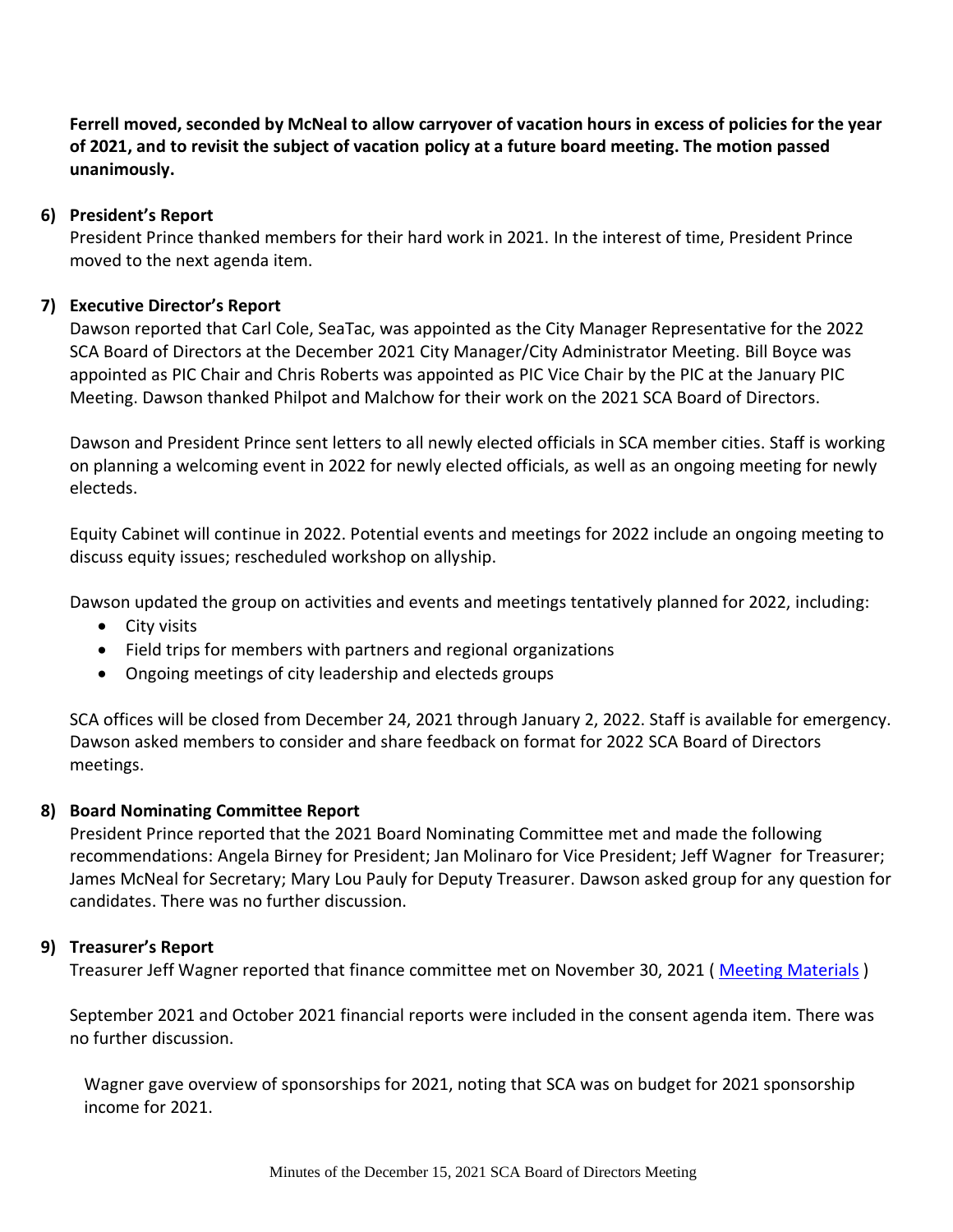Wagner reported that the 2022 budget and member city dues were approved by the full membership at the 2021 annual meeting.

Finance committee discussed 2022 reserves levels. The reserve levels are set in accordance with board policies. Dawson noted that existing board policies are conservative. 2022 reserve levels will be approved by the full board at the 2022 January meeting of the board.

Dawson briefed members on organizational fiscal needs. Group was asked to consider direction on how to use sponsorship income in that is in excess of what was budgeted at year ends. Dawson reviewed 2021 revenue, bank balances, and required reserves. Dawson suggested spend on additional admin help, whether permanent or temporary, would be of benefit to the association and the membership. Group was in support. This topic will be brought back for discussion at future meetings of the board.

Wagner gave overview of 2021 end of year forecast, noting that SCA is on track to be on track for both income and expenditures. Dawson asked for direction on purchase of SCA branded merchandise for distribution to members.

# **Wagner moved, seconded by Birney to set aside a maximum of \$5,000 from remaining 2021 budget for purpose of branded merchandise. The motion passed unanimously.**

There were no further updates.

## **10) PIC Chair's Report**

PIC Chair Christie Malchow reported on the October 13, 2021 Public Issues Committee (PIC) Meeting ( [Meeting Materials](http://soundcities.org/wp-content/uploads/2021/12/December-8-2021-SCA-PIC-Packet.pdf) ).

a. Regional Board and Committee

Malchow reported that PIC recommended to the board the appointments to 2022 Regional Boards and Committees, as recommended by the PIC Nominating Committee.

**Malchow moved, seconded by Birney to approve appointments to 2022 Regional Boards and Committees, as recommended by the PIC Nominating Committee and the PIC, including a finding of exceptional circumstances to exceed term limits for appointments to Transportation Policy Board and Regional Water Quality Committee.**

b. 2022 PIC Chair and Vice Chair

Malchow reported that PIC voted to appoint Councilmember Bill Boyce, Kent, to serve as 2022 PIC Chair and Councilmember Chris Roberts, Shoreline, to serve as 2022 PIC Vice Chair.

## c. 2022 SCA Legislative Agenda

Malchow reported that there was discussion on the legislative agenda. PIC voted to bring the draft legislative agenda back to the next PIC meeting, as shown in the December 8, 2021 PIC Packet including any revisions by staff, for potential action.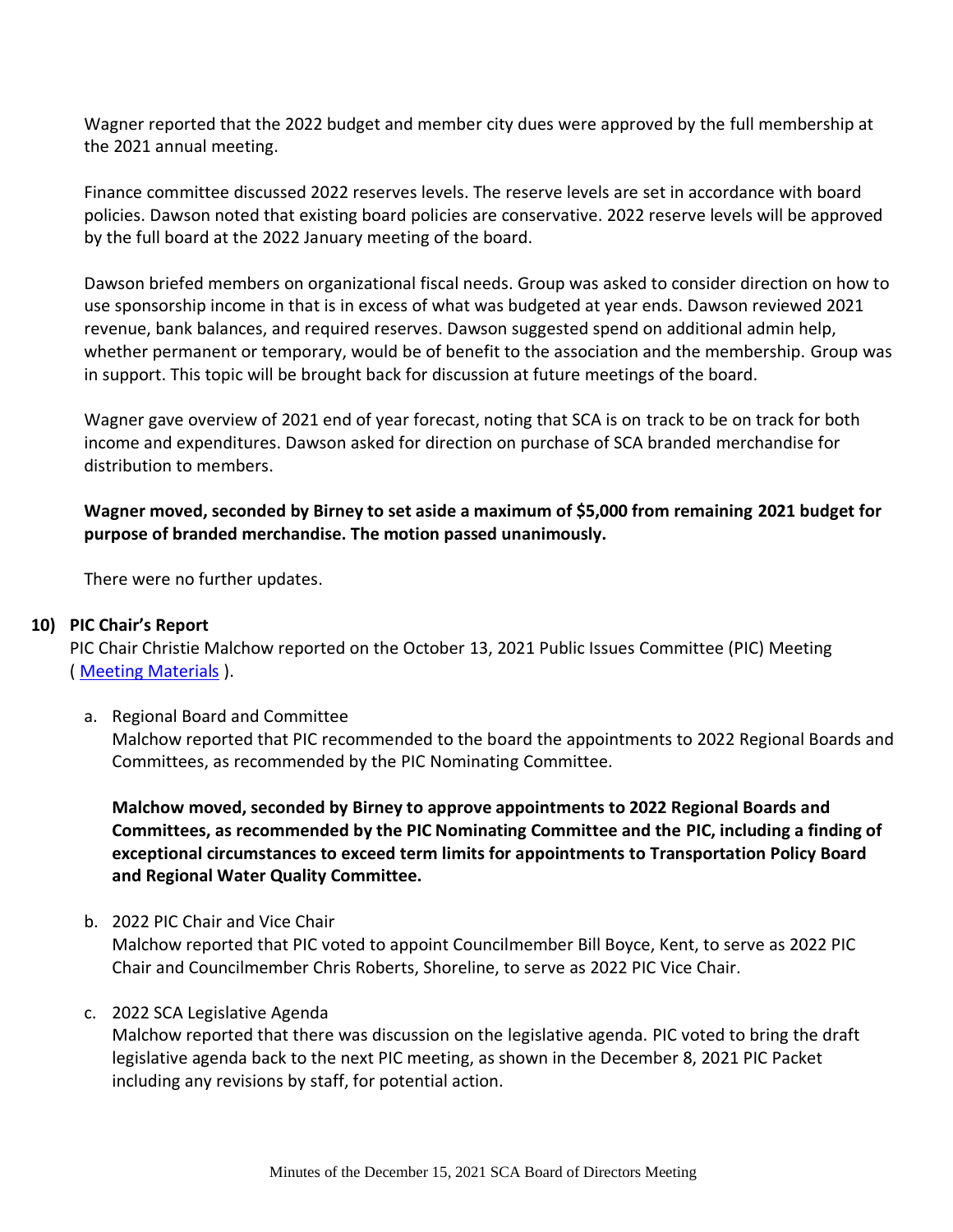## d. Metro Policy Updates

Malchow reported that SCA staff provided an update on new Metro transit policy updates. The policy documents, which included ten amendments developed by SCA caucus, were unanimously adopted by the King County Council on December 7th. Dawson noted excellent work from SCA members on the Regional Transit Committee and SCA Policy Analyst Hali Willis.

e. 2022 City Outlook

Malchow reported that members held roundtable discussion of city priorities, goals, and exciting projects members were looking forward to in 2022.

### **11) Regional Staff Committee Appointments**

Dawson summarized for the group vacancies and applications received for 2022 SCA Regional Staff Committees. Group reviewed application materials.

**Pauly moved, seconded by Birney to appoint slate of members and alternates to 2022 SCA Regional Staff Committees. (** Attachment 1 **). The motion passed unanimously.**

### **12) City Administrator's Report**

City Manager/Administrator Representative Laura Philpot reported on the December 2021 CM/CA meeting. Meeting included panel presentation and discussion regarding vaccine exemptions/accommodations and impact bargaining. City Manager/Administrator group will continue to meet in 2022.

### **13) Discussion Items**

- a. Debrief of Annual Meeting Dawson reported that feedback was positive. There was no further discussion.
- b. Discussion of Upcoming Events

Dawson provided overview of upcoming events, including:

- 2022 Board Elections
- Orientation for Regional Board and Committee Appointees
- PIC 101
- SCA Board Retreat
- Newly Elected Officials Welcome Event

### c. 2022 Committees

Dawson noted that the following board committees will need members for 2022:

- Finance Committee
- Welcoming Committee
- Events Committee
- Equity and Inclusion Cabinet

Appointments to board committees will be held at the January 2022 meeting of the board.